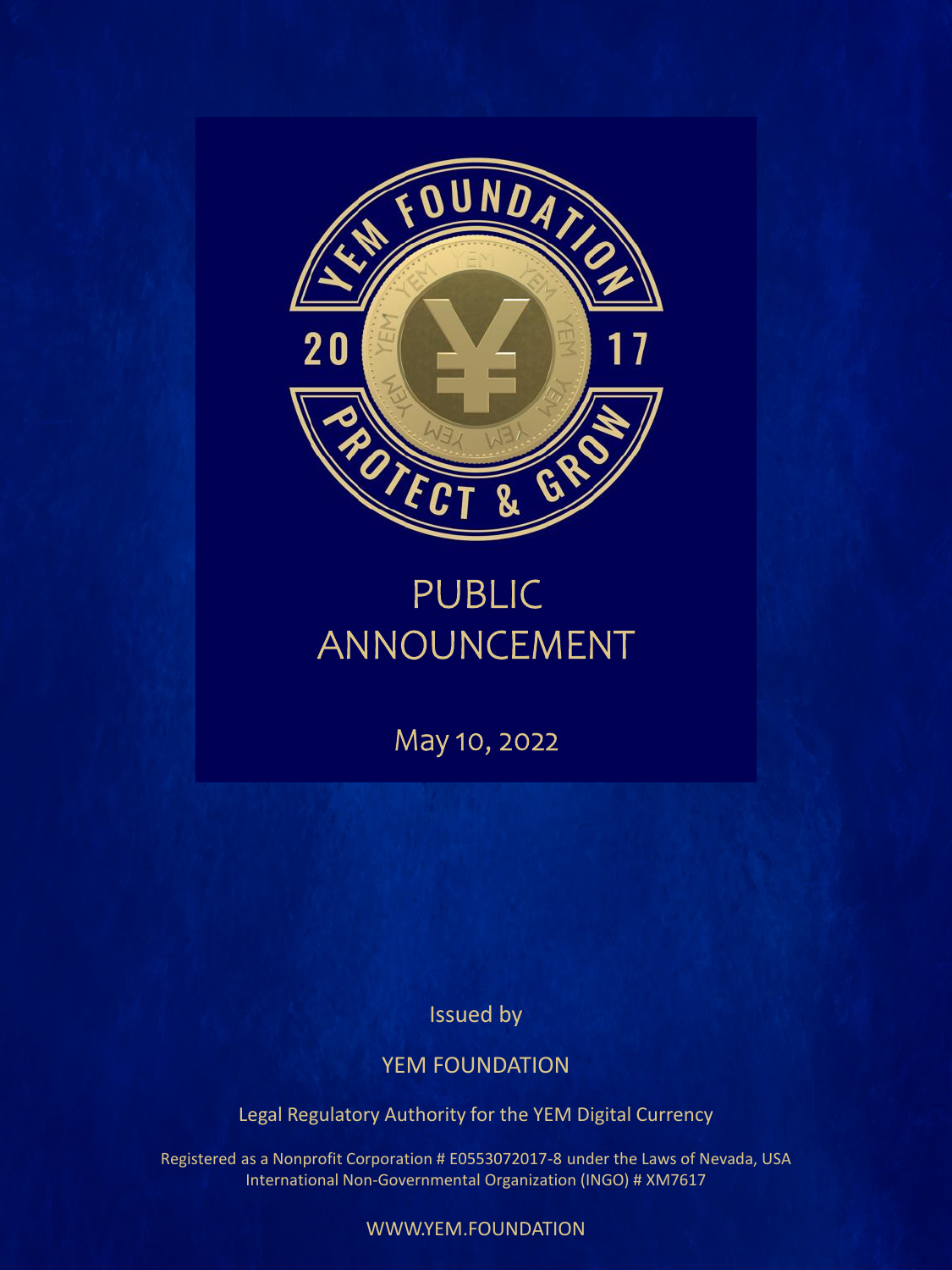## Dear YEM Holders,

We are happy to inform you that we are still on track to implement all the changes, which have been voted for by you. Especially the implementation of the algorithm and the switch from 3 decimals to 6 decimals have been very challenging, but we made it, and based on the feedback of the community, it is a huge success.

Finally, everybody can see that the value of YEM is floating based on an algorithm that has been developed to take into account economic key numbers related to YEM such as the number of YEM Holders, the transaction volume, and the U.S. inflation rate, just to name a few.

By keeping the exact algorithm formula secret, we avoid attempts to manipulate the value of YEM, and additionally, we have set up a system that will warn us if someone tries to manipulate. Especially in times where the main crypto currencies like Bitcoin and Etherium continue their roller coaster rides in value, it is important to know that YEM is now a stabilized, algorithm-driven digital currency.

Now it is crucial to spread the news about YEM by doing several steps as discussed:

1. Having an official gateway for those who want to buy YEM with options to pay with fiat currency, and selected crypto currencies (BTC, ETH, USDT)  $\rightarrow$  YEM Exchange

2. Having an official marketplace where YEM Holders and holders of other YEMCHAIN-based digital assets can buy and sell these coins and tokens  $\rightarrow$  Digital Exchange Center

3. Updating the current websites to make it easier for interested people and YEM Holders alike to find all YEM-related info and news

4. Establishing a social-media team, which is professionally creating content regarding YEM and spreading it through public channels

We can't wait to go these final steps, but now we are at the point where we need your financial support: